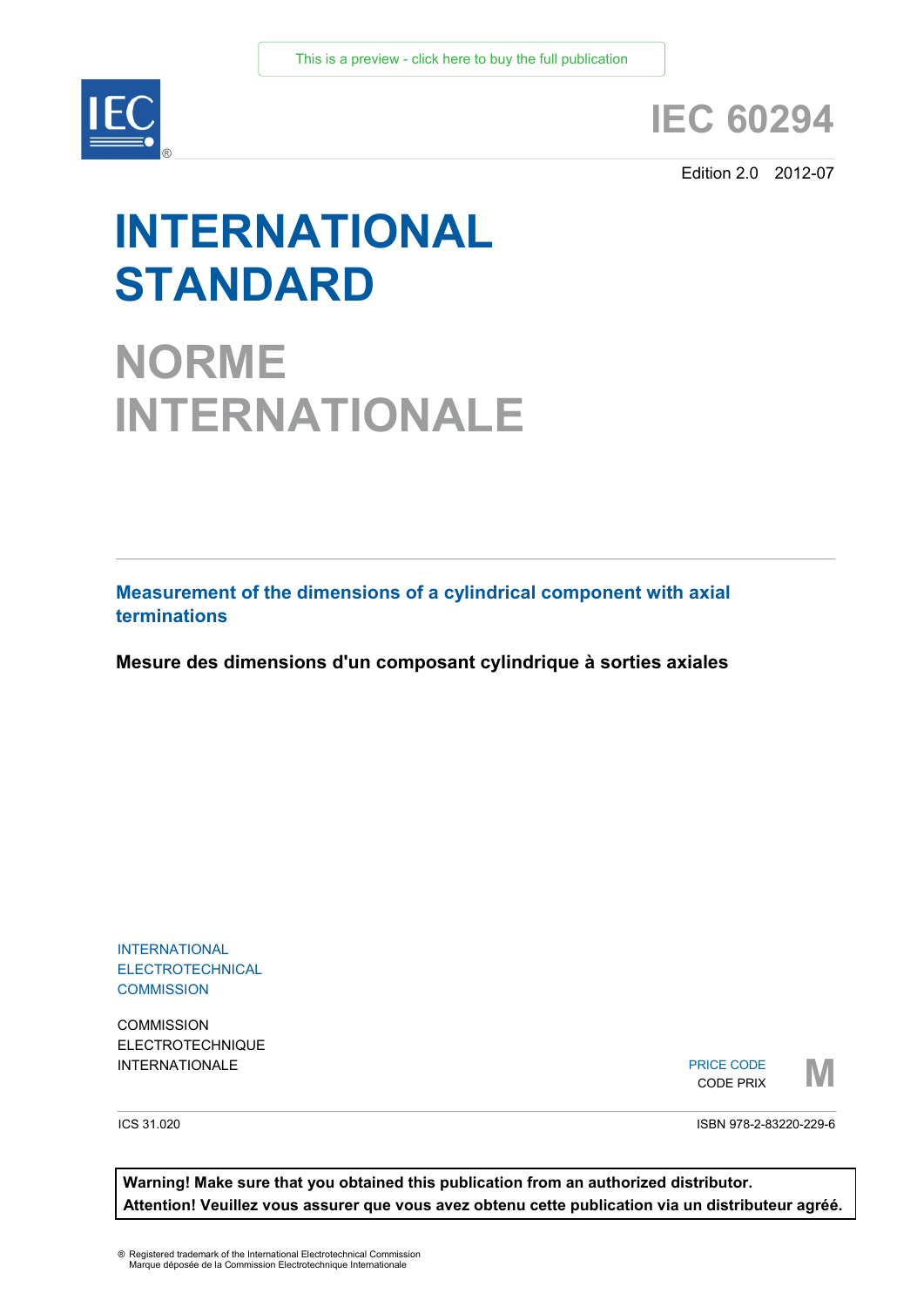– 2 – 60294 © IEC:2012

# **CONTENTS**

| $\mathbf 1$                                                                             |     |                                                                     |  |  |  |  |  |
|-----------------------------------------------------------------------------------------|-----|---------------------------------------------------------------------|--|--|--|--|--|
| 2                                                                                       |     |                                                                     |  |  |  |  |  |
| 3                                                                                       |     |                                                                     |  |  |  |  |  |
|                                                                                         | 3.1 |                                                                     |  |  |  |  |  |
|                                                                                         | 3.2 | Standard gauge plates for components with axial wire terminations5  |  |  |  |  |  |
|                                                                                         | 3.3 | Special gauge plates for components with glass-metal seals or other |  |  |  |  |  |
| 4                                                                                       |     |                                                                     |  |  |  |  |  |
| 5                                                                                       |     |                                                                     |  |  |  |  |  |
| 6                                                                                       |     |                                                                     |  |  |  |  |  |
|                                                                                         |     |                                                                     |  |  |  |  |  |
|                                                                                         |     |                                                                     |  |  |  |  |  |
|                                                                                         |     |                                                                     |  |  |  |  |  |
|                                                                                         |     |                                                                     |  |  |  |  |  |
| Figure 3 - Gauge plate for checking coating material extended onto a wire termination 8 |     |                                                                     |  |  |  |  |  |
|                                                                                         |     |                                                                     |  |  |  |  |  |
|                                                                                         |     |                                                                     |  |  |  |  |  |
|                                                                                         |     |                                                                     |  |  |  |  |  |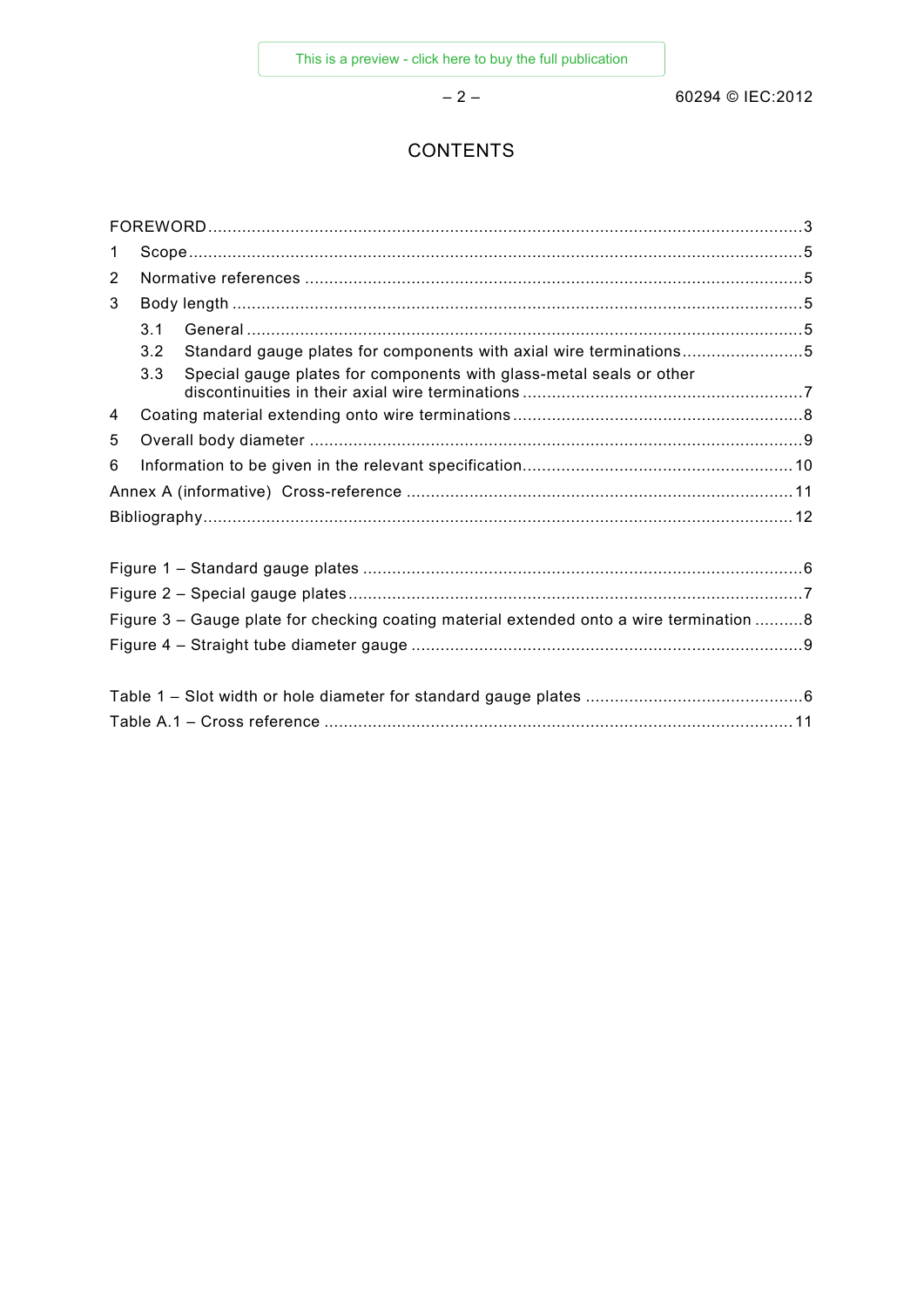$60294 \odot$  IEC:2012 – 3 –

### INTERNATIONAL ELECTROTECHNICAL COMMISSION  $\overline{\phantom{a}}$

#### **MEASUREMENT OF THE DIMENSIONS OF A CYLINDRICAL COMPONENT WITH AXIAL TERMINATIONS**

#### FOREWORD

- 1) The International Electrotechnical Commission (IEC) is a worldwide organization for standardization comprising all national electrotechnical committees (IEC National Committees). The object of IEC is to promote international co-operation on all questions concerning standardization in the electrical and electronic fields. To this end and in addition to other activities, IEC publishes International Standards, Technical Specifications, Technical Reports, Publicly Available Specifications (PAS) and Guides (hereafter referred to as "IEC Publication(s)"). Their preparation is entrusted to technical committees; any IEC National Committee interested in the subject dealt with may participate in this preparatory work. International, governmental and nongovernmental organizations liaising with the IEC also participate in this preparation. IEC collaborates closely with the International Organization for Standardization (ISO) in accordance with conditions determined by agreement between the two organizations.
- 2) The formal decisions or agreements of IEC on technical matters express, as nearly as possible, an international consensus of opinion on the relevant subjects since each technical committee has representation from all interested IEC National Committees.
- 3) IEC Publications have the form of recommendations for international use and are accepted by IEC National Committees in that sense. While all reasonable efforts are made to ensure that the technical content of IEC Publications is accurate, IEC cannot be held responsible for the way in which they are used or for any misinterpretation by any end user.
- 4) In order to promote international uniformity, IEC National Committees undertake to apply IEC Publications transparently to the maximum extent possible in their national and regional publications. Any divergence between any IEC Publication and the corresponding national or regional publication shall be clearly indicated in the latter.
- 5) IEC itself does not provide any attestation of conformity. Independent certification bodies provide conformity assessment services and, in some areas, access to IEC marks of conformity. IEC is not responsible for any services carried out by independent certification bodies.
- 6) All users should ensure that they have the latest edition of this publication.
- 7) No liability shall attach to IEC or its directors, employees, servants or agents including individual experts and members of its technical committees and IEC National Committees for any personal injury, property damage or other damage of any nature whatsoever, whether direct or indirect, or for costs (including legal fees) and expenses arising out of the publication, use of, or reliance upon, this IEC Publication or any other IEC Publications.
- 8) Attention is drawn to the Normative references cited in this publication. Use of the referenced publications is indispensable for the correct application of this publication.
- 9) Attention is drawn to the possibility that some of the elements of this IEC Publication may be the subject of patent rights. IEC shall not be held responsible for identifying any or all such patent rights.

International Standard IEC 60294 has been prepared by IEC technical committee 40: Capacitors and resistors for electronic equipment.

This second edition cancels and replaces the first edition, published in 1969, and constitutes a technical revision.

The main technical changes with respect to the first edition are the following:

- employment of SI units only, causing deletion of all imperial dimensions,
- reduction of the tolerance on the chamfer depth in Figure 1 and Figure 2,
- elaboration of the method for coating material extending onto wire terminations,
- elaboration of the method for the overall body diameter, and
- introduction of requirements on information to be given in a relevant specification.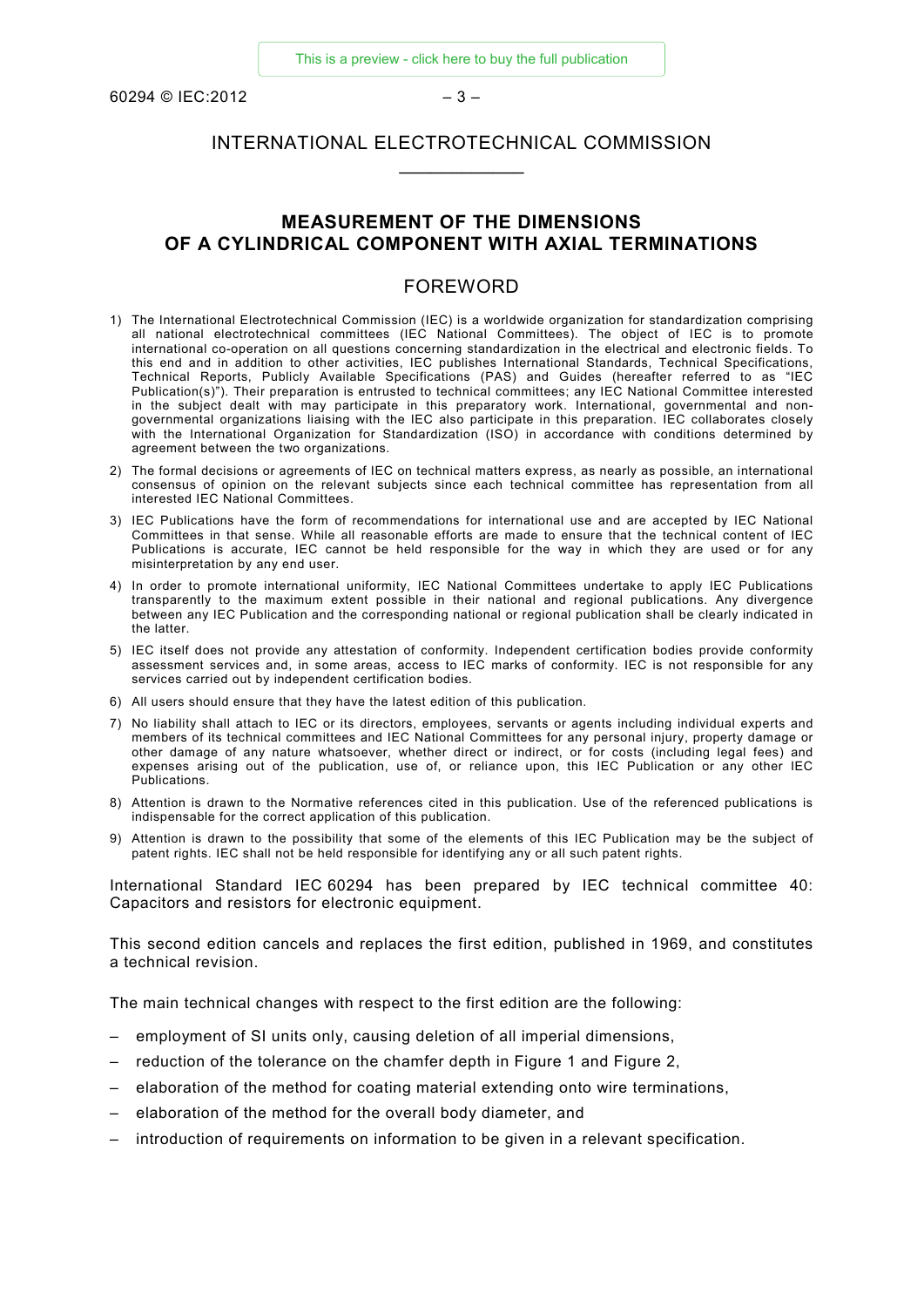– 4 – 60294 © IEC:2012

The text of this standard is based on the following documents:

| <b>FDIS</b>  | Report on voting |
|--------------|------------------|
| 40/2154/FDIS | 40/2166/RVD      |

Full information on the voting for the approval of this standard can be found in the report on voting indicated in the above table.

This publication has been drafted in accordance with the ISO/IEC Directives, Part 2.

The committee has decided that the contents of this publication will remain unchanged until the stability date indicated on the IEC web site under "http://webstore.iec.ch" in the data related to the specific publication. At this date, the publication will be

- reconfirmed,
- withdrawn,
- replaced by a revised edition, or
- amended.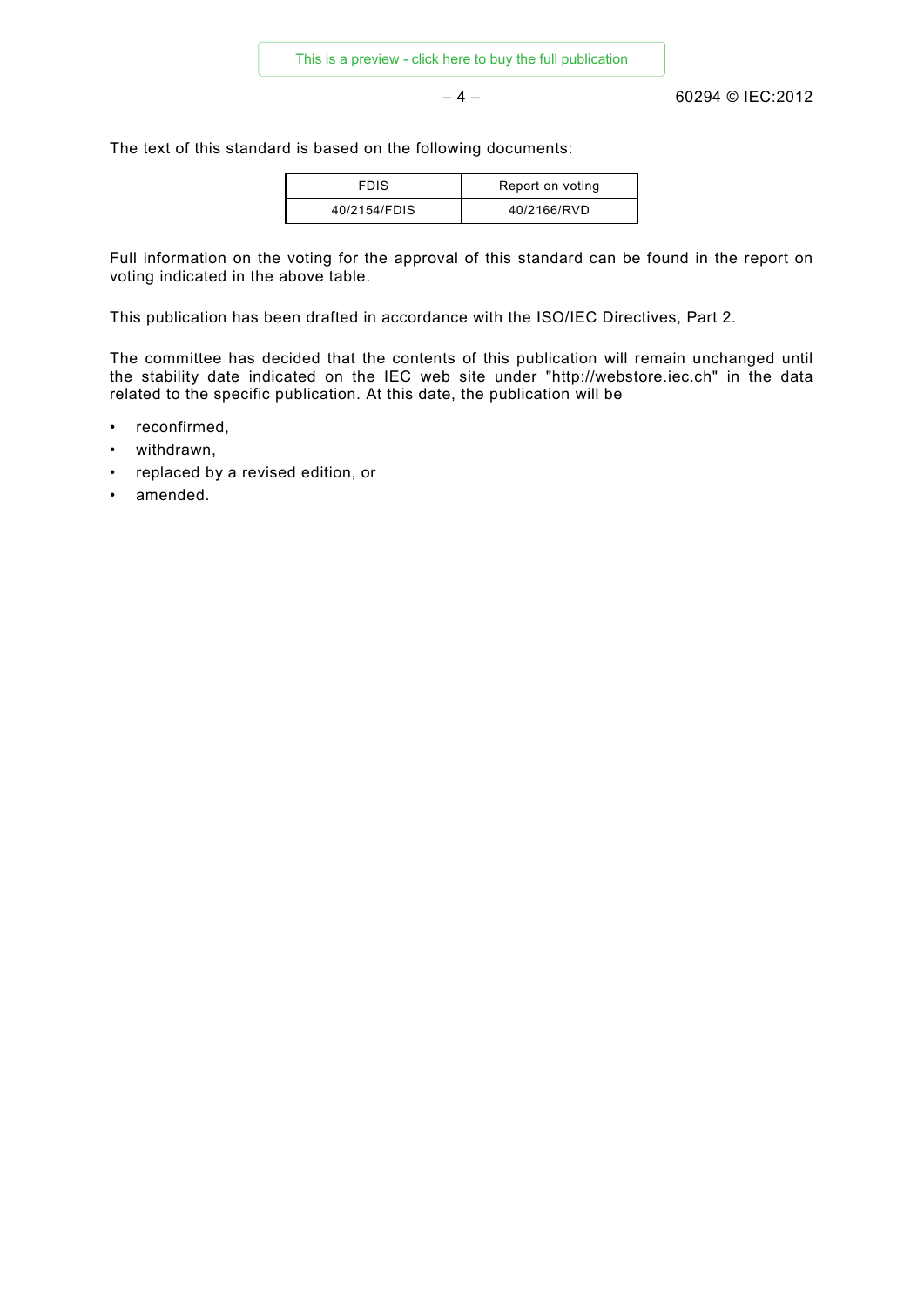$60294$  © IEC:2012 – 5 –

# **MEASUREMENT OF THE DIMENSIONS OF A CYLINDRICAL COMPONENT WITH AXIAL TERMINATIONS**

#### **1 Scope**

This International Standard applies to cylindrical capacitors and resistors for use in electronic equipment.

This standard gives methods for measurement of the body length and for checking the excessive protective coating extending onto the wire terminations of components with axial wire terminations. It further provides a method for checking the overall body diameter of cylindrical components with axial wire terminations.

NOTE A measuring method for components with unidirectional terminations is given in IEC 60717.

#### **2 Normative references**

The following documents, in whole or in part, are normatively referenced in this document and are indispensable for its application. For dated references, only the edition cited applies. For undated references, the latest edition of the referenced document (including any amendments) applies.

IEC 60301, *Preferred diameters of wire terminations of capacitors and resistors*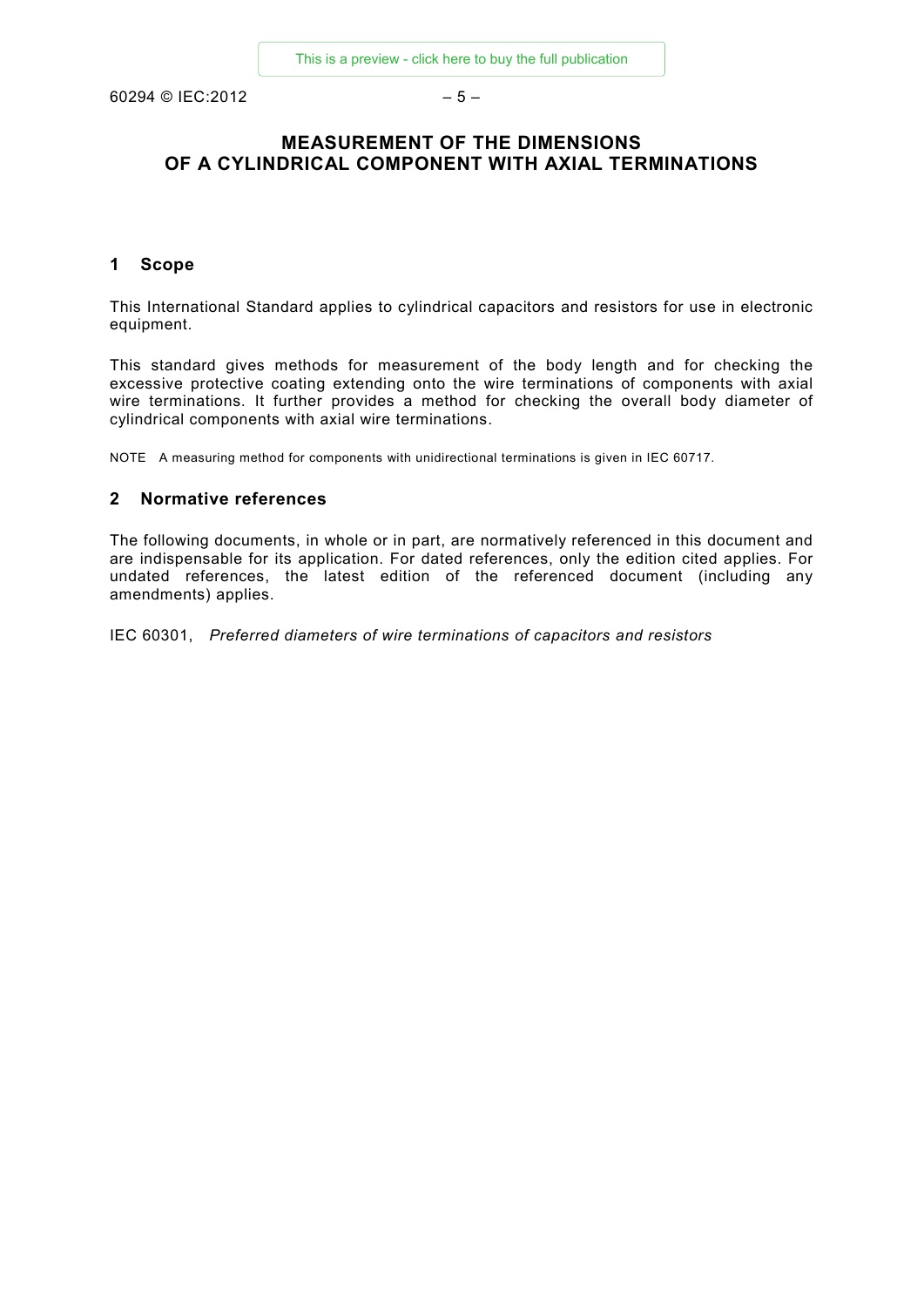– 14 – 60294 © CEI:2012

# SOMMAIRE

| $\mathbf 1$ |     |                                                                                |  |  |  |  |
|-------------|-----|--------------------------------------------------------------------------------|--|--|--|--|
| 2           |     |                                                                                |  |  |  |  |
| 3           |     |                                                                                |  |  |  |  |
|             | 3.1 |                                                                                |  |  |  |  |
|             | 3.2 | Plaques-calibres normalisées pour les composants à fils de sorties axiales 17  |  |  |  |  |
|             | 3.3 | Plaques-calibres particulières pour les composants à fils de sorties axiales   |  |  |  |  |
| 4           |     |                                                                                |  |  |  |  |
| 5           |     |                                                                                |  |  |  |  |
| 6           |     |                                                                                |  |  |  |  |
|             |     |                                                                                |  |  |  |  |
|             |     |                                                                                |  |  |  |  |
|             |     |                                                                                |  |  |  |  |
|             |     |                                                                                |  |  |  |  |
|             |     | Figure 3 - Plaque-calibre pour la vérification de l'extension d'un matériau de |  |  |  |  |
|             |     |                                                                                |  |  |  |  |
|             |     | Tableau 1 - Largeur de la fente ou diamètre du trou pour les plaques-calibres  |  |  |  |  |
|             |     |                                                                                |  |  |  |  |
|             |     |                                                                                |  |  |  |  |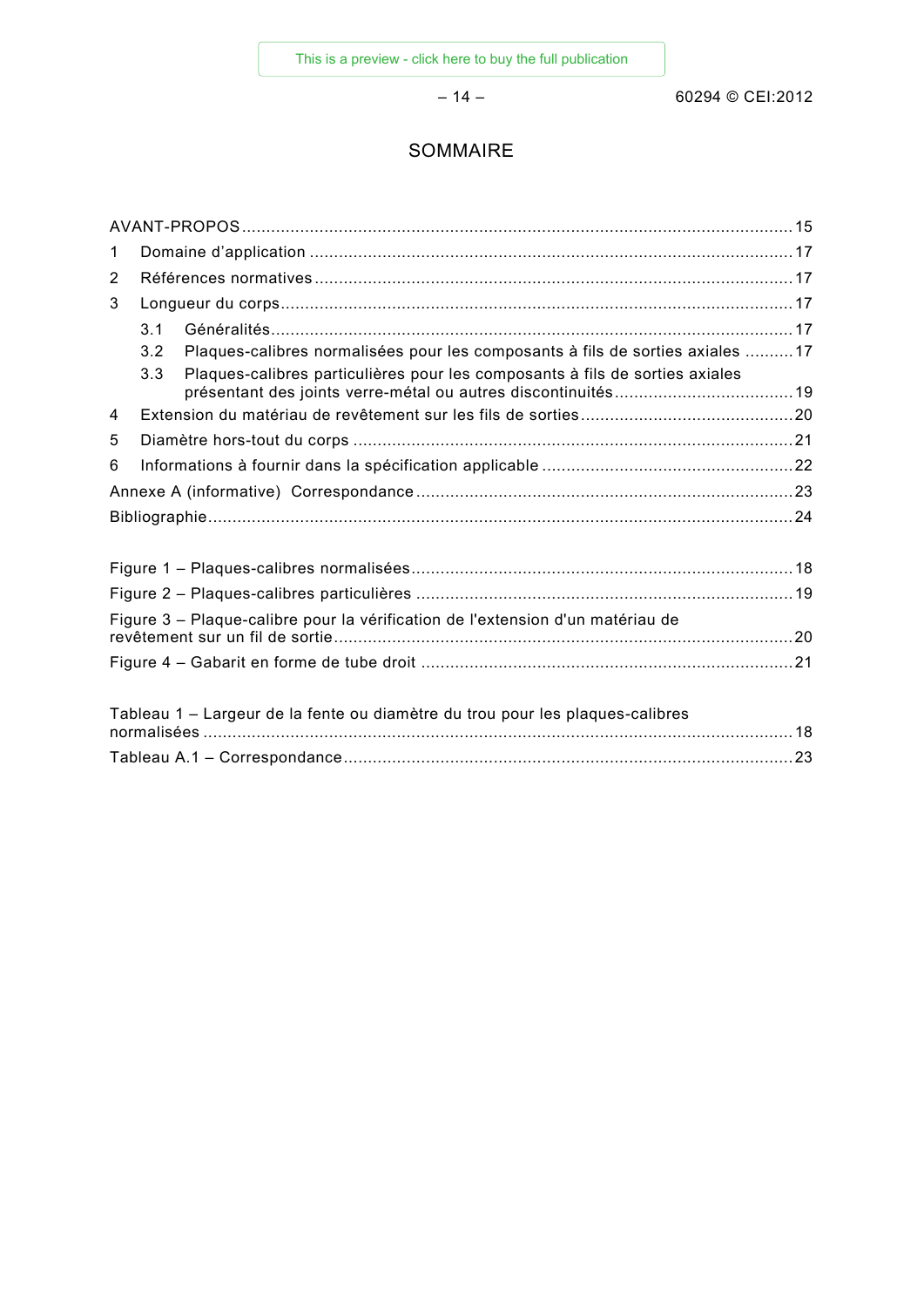$60294 \odot \text{CE}$ 1:2012 – 15

# COMMISSION ÉLECTROTECHNIQUE INTERNATIONALE  $\overline{\phantom{a}}$

#### **MESURE DES DIMENSIONS D'UN COMPOSANT CYLINDRIQUE À SORTIES AXIALES**

#### AVANT-PROPOS

- 1) La Commission Electrotechnique Internationale (CEI) est une organisation mondiale de normalisation composée de l'ensemble des comités électrotechniques nationaux (Comités nationaux de la CEI). La CEI a pour objet de favoriser la coopération internationale pour toutes les questions de normalisation dans les domaines de l'électricité et de l'électronique. A cet effet, la CEI – entre autres activités – publie des Normes internationales, des Spécifications techniques, des Rapports techniques, des Spécifications accessibles au public (PAS) et des Guides (ci-après dénommés "Publication(s) de la CEI"). Leur élaboration est confiée à des comités d'études, aux travaux desquels tout Comité national intéressé par le sujet traité peut participer. Les organisations internationales, gouvernementales et non gouvernementales, en liaison avec la CEI, participent également aux travaux. La CEI collabore étroitement avec l'Organisation Internationale de Normalisation (ISO), selon des conditions fixées par accord entre les deux organisations.
- 2) Les décisions ou accords officiels de la CEI concernant les questions techniques représentent, dans la mesure du possible, un accord international sur les sujets étudiés, étant donné que les Comités nationaux de la CEI intéressés sont représentés dans chaque comité d'études.
- 3) Les Publications de la CEI se présentent sous la forme de recommandations internationales et sont agréées comme telles par les Comités nationaux de la CEI. Tous les efforts raisonnables sont entrepris afin que la CEI s'assure de l'exactitude du contenu technique de ses publications; la CEI ne peut pas être tenue responsable de l'éventuelle mauvaise utilisation ou interprétation qui en est faite par un quelconque utilisateur final.
- 4) Dans le but d'encourager l'uniformité internationale, les Comités nationaux de la CEI s'engagent, dans toute la mesure possible, à appliquer de façon transparente les Publications de la CEI dans leurs publications nationales et régionales. Toutes divergences entre toutes Publications de la CEI et toutes publications nationales ou régionales correspondantes doivent être indiquées en termes clairs dans ces dernières.
- 5) La CEI elle-même ne fournit aucune attestation de conformité. Des organismes de certification indépendants fournissent des services d'évaluation de conformité et, dans certains secteurs, accèdent aux marques de conformité de la CEI. La CEI n'est responsable d'aucun des services effectués par les organismes de certification indépendants.
- 6) Tous les utilisateurs doivent s'assurer qu'ils sont en possession de la dernière édition de cette publication.
- 7) Aucune responsabilité ne doit être imputée à la CEI, à ses administrateurs, employés, auxiliaires ou mandataires, y compris ses experts particuliers et les membres de ses comités d'études et des Comités nationaux de la CEI, pour tout préjudice causé en cas de dommages corporels et matériels, ou de tout autre dommage de quelque nature que ce soit, directe ou indirecte, ou pour supporter les coûts (y compris les frais de justice) et les dépenses découlant de la publication ou de l'utilisation de cette Publication de la CEI ou de toute autre Publication de la CEI, ou au crédit qui lui est accordé.
- 8) L'attention est attirée sur les références normatives citées dans cette publication. L'utilisation de publications référencées est obligatoire pour une application correcte de la présente publication.
- 9) L'attention est attirée sur le fait que certains des éléments de la présente Publication de la CEI peuvent faire l'objet de droits de brevet. La CEI ne saurait être tenue pour responsable de ne pas avoir identifié de tels droits de brevets et de ne pas avoir signalé leur existence.

La Norme internationale CEI 60294 a été établie par le comité d'études 40 de la CEI: Condensateurs et résistances pour équipements électroniques.

Cette deuxième édition annule et remplace la première édition parue en 1969. Elle constitue une révision technique.

Les principales modifications techniques par rapport à la première édition sont les suivantes:

- utilisation d'unités SI uniquement, entraînant la suppression de toutes les dimensions impériales,
- réduction de la tolérance pour la profondeur du chanfrein à la Figure 1 et à la Figure 2,
- élaboration de la méthode relative à l'extension du matériau de revêtement sur les fils de sorties,
- élaboration de la méthode relative au diamètre hors-tout du corps, et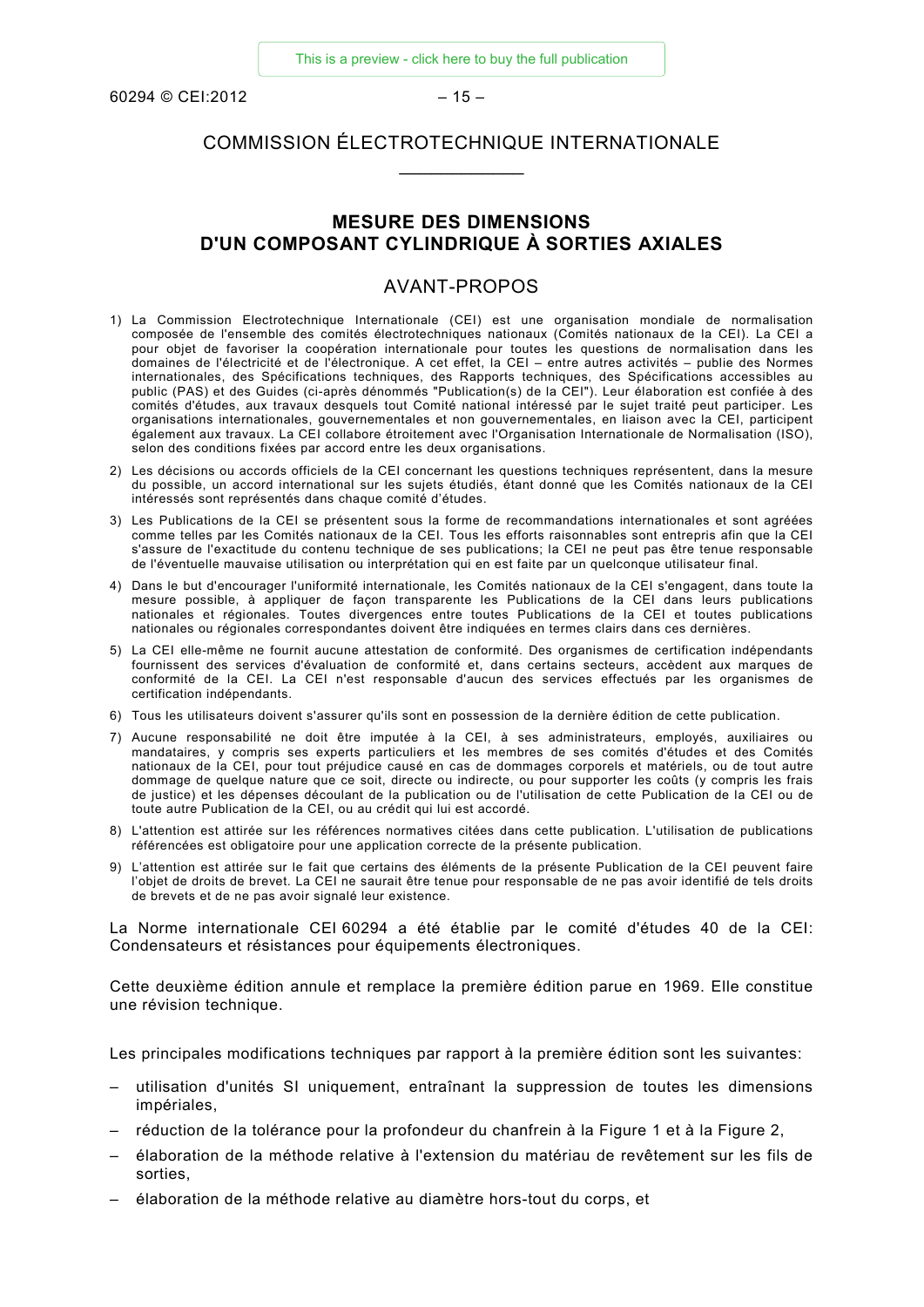– 16 – 60294 © CEI:2012

– introduction des exigences relatives aux informations à fournir dans une spécification applicable.

Le texte de cette norme est issu des documents suivants:

| <b>FDIS</b>  | Rapport de vote |
|--------------|-----------------|
| 40/2154/FDIS | 40/2166/RVD     |

Le rapport de vote indiqué dans le tableau ci-dessus donne toute information sur le vote ayant abouti à l'approbation de cette norme.

Cette publication a été rédigée selon les Directives ISO/CEI, Partie 2.

Le comité a décidé que le contenu de cette publication ne sera pas modifié avant la date de stabilité indiquée sur le site web de la CEI sous "http://webstore.iec.ch" dans les données relatives à la publication recherchée. A cette date, la publication sera

- reconduite,
- supprimée,
- remplacée par une édition révisée, ou
- amendée.